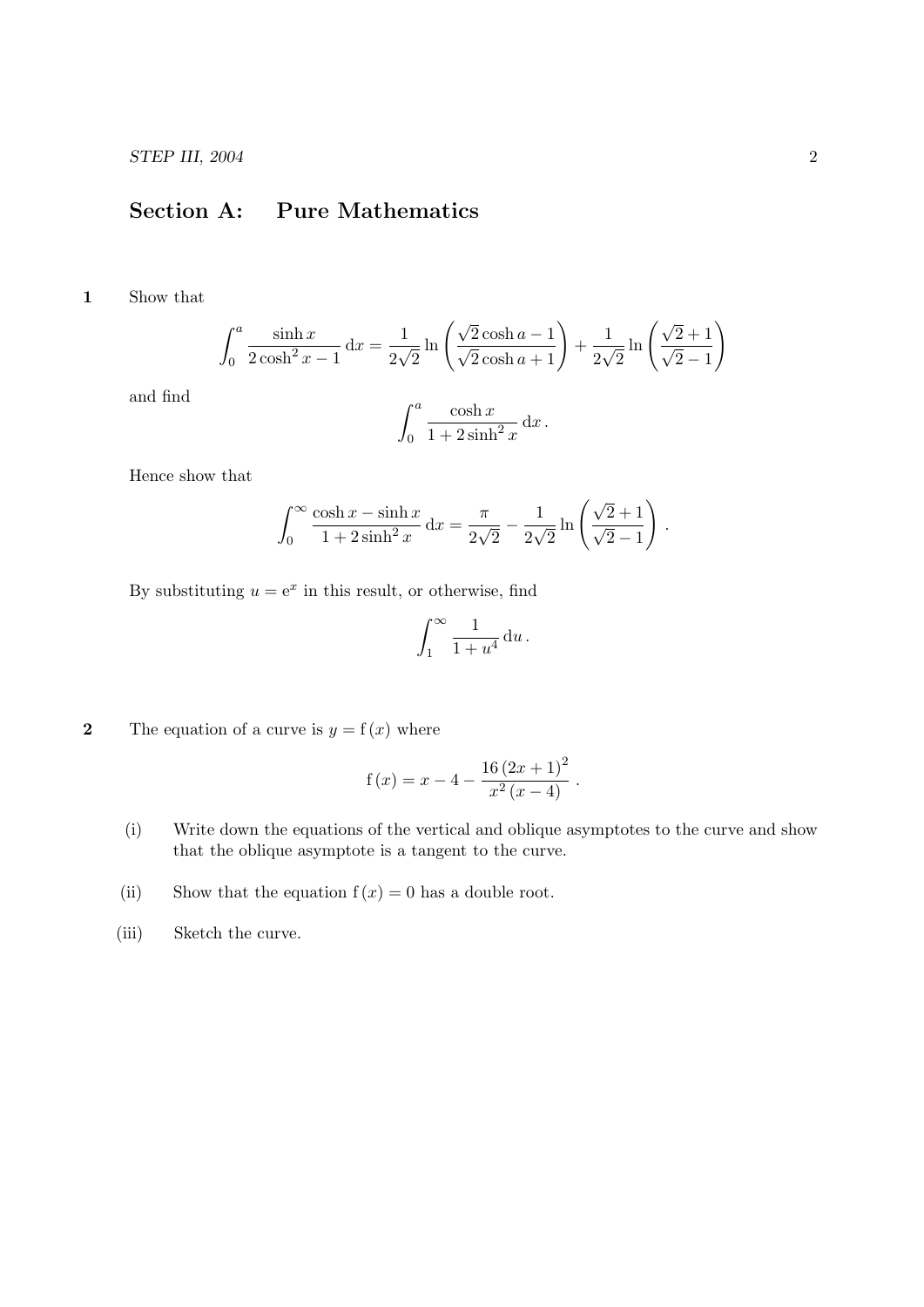3 Given that  $f''(x) > 0$  when  $a \leq x \leq b$ , explain with the aid of a sketch why

$$
(b-a)\operatorname{f}\left(\frac{a+b}{2}\right) < \int_a^b \operatorname{f}(x)\,dx < (b-a)\frac{\operatorname{f}(a)+\operatorname{f}(b)}{2}.
$$

By choosing suitable a, b and  $f(x)$ , show that

$$
\frac{4}{(2n-1)^2} < \frac{1}{n-1} - \frac{1}{n} < \frac{1}{2} \left( \frac{1}{n^2} + \frac{1}{(n-1)^2} \right),
$$

where  $n$  is an integer greater than 1.

Deduce that

$$
4\left(\frac{1}{3^2} + \frac{1}{5^2} + \frac{1}{7^2} + \cdots\right) < 1 < \frac{1}{2} + \left(\frac{1}{2^2} + \frac{1}{3^2} + \frac{1}{4^2} + \cdots\right).
$$

Show that

$$
\frac{1}{2}\left(\frac{1}{3^2} + \frac{1}{4^2} + \frac{1}{5^2} + \frac{1}{6^2} + \cdots\right) < \frac{1}{3^2} + \frac{1}{5^2} + \frac{1}{7^2} + \cdots
$$

and hence show that

$$
\frac{3}{2} < \sum_{n=1}^{\infty} \frac{1}{n^2} < \frac{7}{4}
$$

.

4 The triangle OAB is isosceles, with  $OA = OB$  and angle  $AOB = 2\alpha$  where  $0 < \alpha < \frac{\pi}{2}$ . The semi-circle  $C_0$  has its centre at the midpoint of the base  $AB$  of the triangle, and the sides  $OA$ and OB of the triangle are both tangent to the semi-circle.  $C_1, C_2, C_3, \ldots$  are circles such that  $C_n$  is tangent to  $C_{n-1}$  and to sides  $OA$  and  $OB$  of the triangle.

Let  $r_n$  be the radius of  $C_n$ . Show that

$$
\frac{r_{n+1}}{r_n} = \frac{1 - \sin \alpha}{1 + \sin \alpha}.
$$

Let S be the total area of the semi-circle  $C_0$  and the circles  $C_1, C_2, C_3, \ldots$ . Show that

$$
S = \frac{1 + \sin^2 \alpha}{4 \sin \alpha} \pi r_0^2.
$$

Show that there are values of  $\alpha$  for which S is more than four fifths of the area of triangle OAB.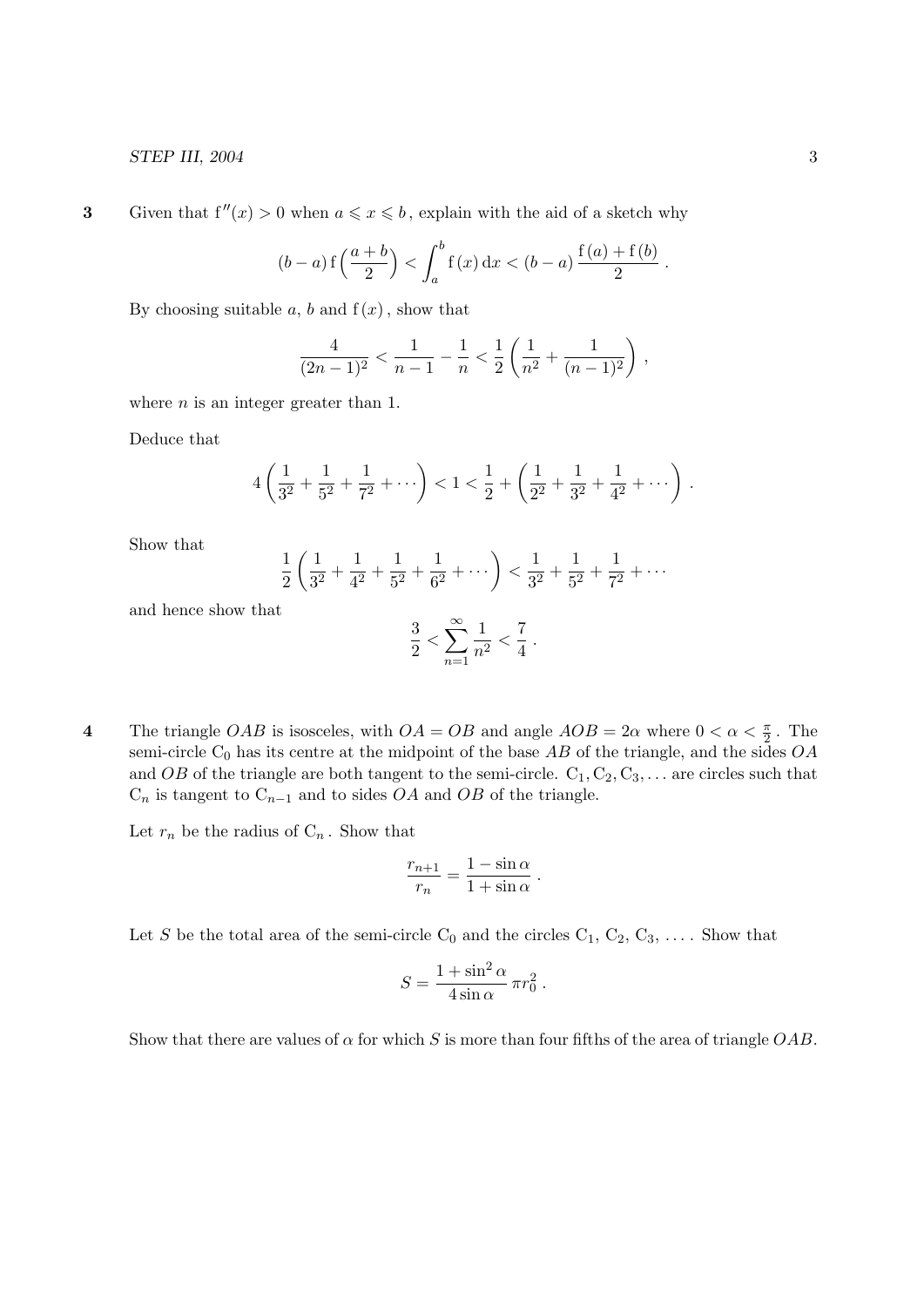5 Show that if  $\cos(x - \alpha) = \cos \beta$  then either  $\tan x = \tan(\alpha + \beta)$  or  $\tan x = \tan(\alpha - \beta)$ . By choosing suitable values of x,  $\alpha$  and  $\beta$ , give an example to show that if  $\tan x = \tan(\alpha + \beta)$ , then  $\cos(x - \alpha)$  need not equal  $\cos \beta$ .

Let  $\omega$  be the acute angle such that  $\tan \omega = \frac{4}{3}$  $\frac{4}{3}$  .

(i) For  $0 \leqslant x \leqslant 2\pi$ , solve the equation

$$
\cos x - 7\sin x = 5
$$

giving both solutions in terms of  $\omega$ .

(ii) For  $0 \leqslant x \leqslant 2\pi$ , solve the equation

$$
2\cos x + 11\sin x = 10
$$

showing that one solution is twice the other and giving both in terms of  $\omega$ .

6 Given a sequence  $w_0, w_1, w_2, \ldots$ , the sequence  $F_1, F_2, \ldots$  is defined by

$$
F_n = w_n^2 + w_{n-1}^2 - 4w_nw_{n-1} \, .
$$

Show that  $F_n - F_{n-1} = (w_n - w_{n-2})(w_n + w_{n-2} - 4w_{n-1})$  for  $n \ge 2$ .

(i) The sequence  $u_0, u_1, u_2, \ldots$  has  $u_0 = 1$ , and  $u_1 = 2$  and satisfies

$$
u_n = 4u_{n-1} - u_{n-2} \quad (n \geq 2) .
$$

Prove that  $u_n^2 + u_{n-1}^2 = 4u_nu_{n-1} - 3$  for  $n \ge 1$ .

(ii) A sequence  $v_0, v_1, v_2, \ldots$  has  $v_0 = 1$  and satisfies

$$
v_n^2 + v_{n-1}^2 = 4v_n v_{n-1} - 3 \quad (n \ge 1).
$$
 (\*)

- (a) Find  $v_1$  and prove that, for each  $n \geq 2$ , either  $v_n = 4v_{n-1} v_{n-2}$  or  $v_n = v_{n-2}$ .
- (b) Show that the sequence, with period 2, defined by

$$
v_n = \begin{cases} 1 & \text{for } n \text{ even} \\ 2 & \text{for } n \text{ odd} \end{cases}
$$

satisfies (∗).

(c) Find a sequence  $v_n$  with period 4 which has  $v_0 = 1$ , and satisfies (\*).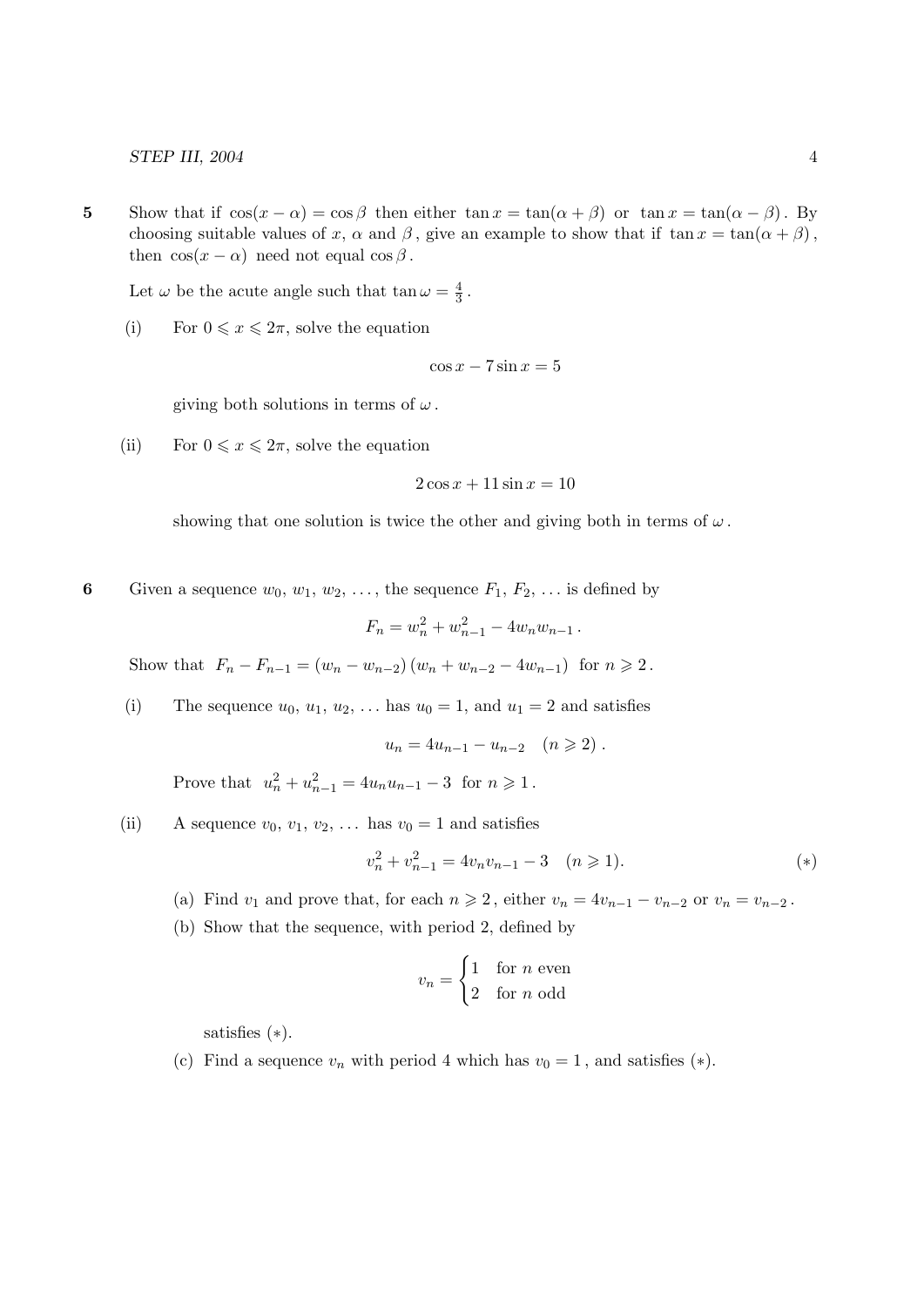7 For  $n = 1, 2, 3, \ldots$ , let

$$
I_n = \int_0^1 \frac{t^{n-1}}{(t+1)^n} \, \mathrm{d}t \, .
$$

By considering the greatest value taken by  $\frac{t}{t+1}$  for  $0 \leqslant t \leqslant 1$  show that  $I_{n+1} < \frac{1}{2}$  $\frac{1}{2}I_n$ . 1

Show also that 
$$
I_{n+1} = -\frac{1}{n 2^n} + I_n
$$
.

Deduce that  $I_n < \frac{1}{n^2}$  $\frac{1}{n 2^{n-1}}$ .

Prove that

$$
\ln 2 = \sum_{r=1}^{n} \frac{1}{r \, 2^r} + I_{n+1}
$$

and hence show that  $\frac{2}{3} < \ln 2 < \frac{17}{24}$ .

8 Show that if

$$
\frac{\mathrm{d}y}{\mathrm{d}x} = f(x)y + \frac{g(x)}{y}
$$

then the substitution  $u = y^2$  gives a linear differential equation for  $u(x)$ .

Hence or otherwise solve the differential equation

$$
\frac{\mathrm{d}y}{\mathrm{d}x} = \frac{y}{x} - \frac{1}{y} \; .
$$

Determine the solution curves of this equation which pass through  $(1, 1)$ ,  $(2, 2)$  and  $(4, 4)$ and sketch graphs of all three curves on the same axes.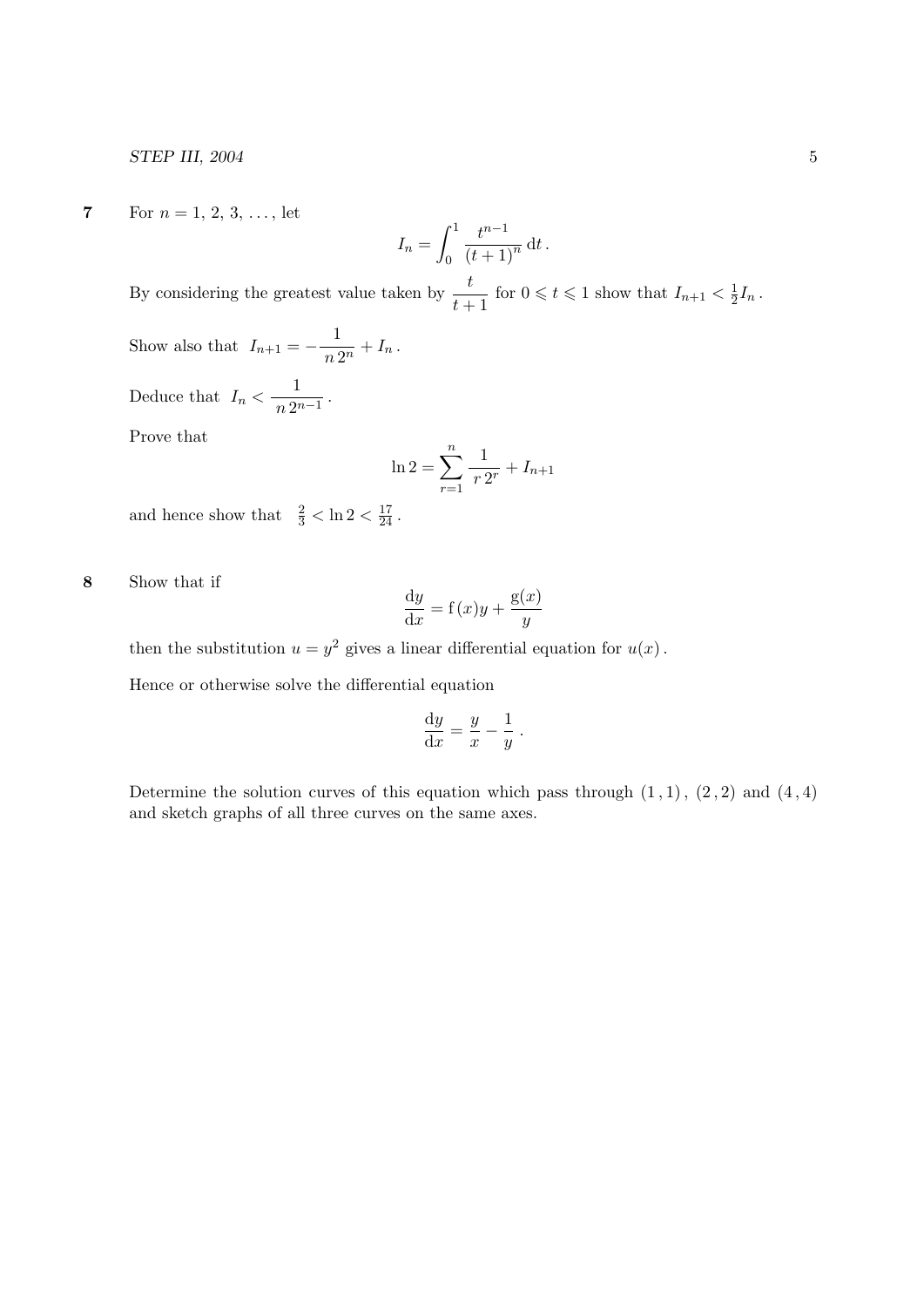## Section B: Mechanics

9 A circular hoop of radius a is free to rotate about a fixed horizontal axis passing through a point  $P$  on its circumference. The plane of the hoop is perpendicular to this axis. The hoop hangs in equilibrium with its centre,  $O$ , vertically below  $P$ . The point  $A$  on the hoop is vertically below  $O$ , so that  $POA$  is a diameter of the hoop.

A mouse M runs at constant speed u round the rough inner surface of the lower part of the hoop. Show that the mouse can choose its speed so that the hoop remains in equilibrium with diameter *POA* vertical.

Describe what happens to the hoop when the mouse passes the point at which angle  $AOM =$  $2 \arctan \mu$ , where  $\mu$  is the coefficient of friction between mouse and hoop.

10 A particle P of mass m is attached to points A and B, where A is a distance  $9a$  vertically above  $B$ , by elastic strings, each of which has modulus of elasticity  $6mg$ . The string  $AP$  has natural length 6a and the string  $BP$  has natural length 2a. Let x be the distance  $AP$ .

The system is released from rest with P on the vertical line AB and  $x = 6a$ . Show that the acceleration  $\ddot{x}$  of P is  $\frac{4g}{4}$  $\frac{4g}{a}(7a-x)$  for  $6a < x < 7a$  and  $\frac{g}{a}(7a-x)$  for  $7a < x < 9a$ .

Find the time taken for the particle to reach B.

11 Particles P, of mass 2, and Q, of mass 1, move along a line. Their distances from a fixed point are  $x_1$  and  $x_2$ , respectively where  $x_2 > x_1$ . Each particle is subject to a repulsive force from the other of magnitude  $\frac{2}{z^3}$ , where  $z = x_2 - x_1$ .

Initially,  $x_1 = 0$ ,  $x_2 = 1$ , Q is at rest and P moves towards Q with speed 1. Show that z obeys the equation  $\frac{d^2z}{dt^2}$  $\frac{\mathrm{d}^2 z}{\mathrm{d}t^2} = \frac{3}{z^3}$  $\frac{8}{z^3}$ .

By first writing  $\frac{d^2z}{dt^2}$  $\frac{\mathrm{d}^2 z}{\mathrm{d}t^2} = v \frac{\mathrm{d}v}{\mathrm{d}z}$  $\frac{\mathrm{d}v}{\mathrm{d}z}$ , where  $v = \frac{\mathrm{d}z}{\mathrm{d}t}$  $\frac{d^2z}{dt}$ , show that  $z =$ √  $4t^2 - 2t + 1$ .

By considering the equation satisfied by  $2x_1 + x_2$ , find  $x_1$  and  $x_2$  in terms of t.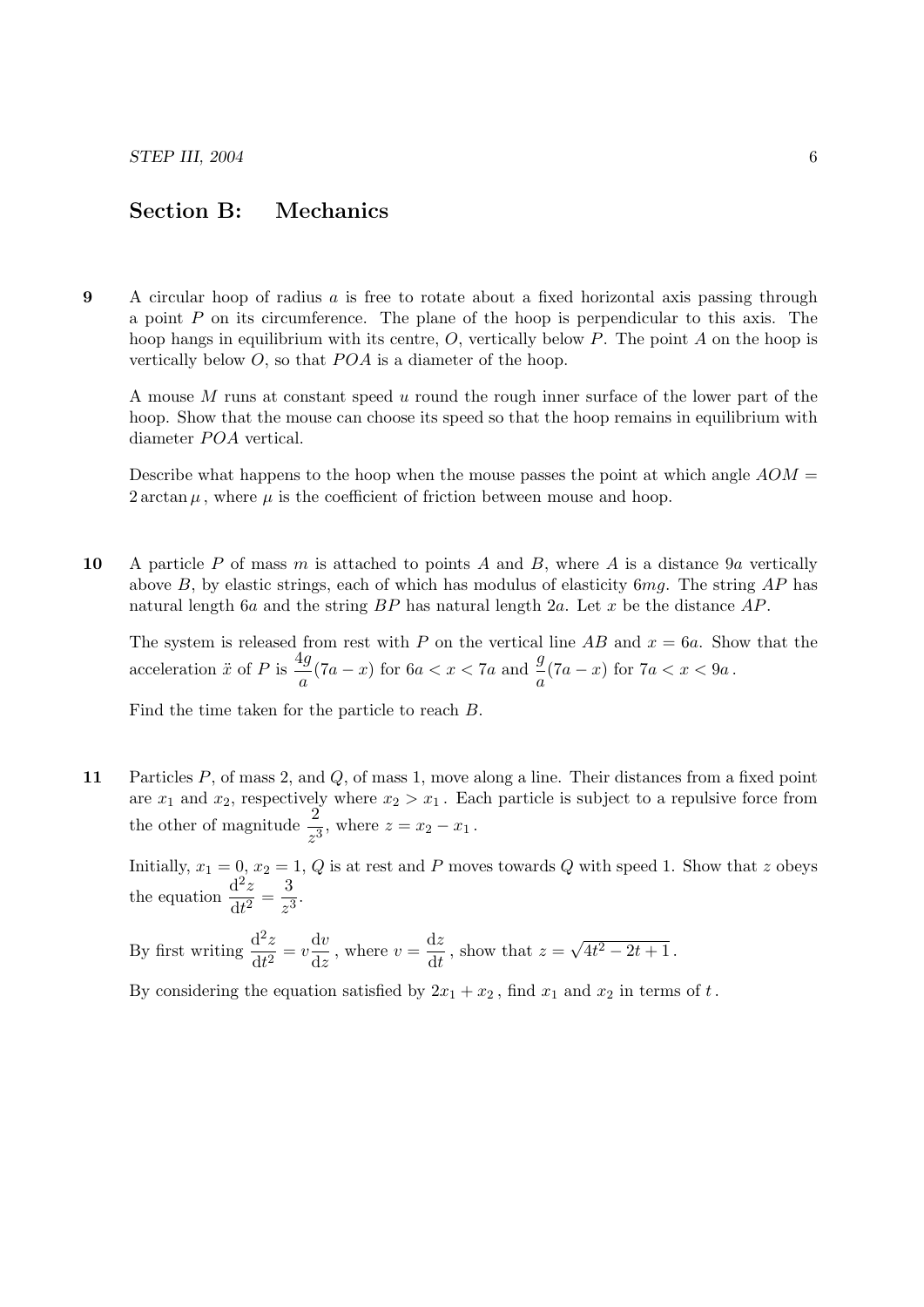## Section C: Probability and Statistics

12 A team of m players, numbered from 1 to m, puts on a set of a m shirts, similarly numbered from 1 to m. The players change in a hurry, so that the shirts are assigned to them randomly, one to each player.

Let  $C_i$  be the random variable that takes the value 1 if player i is wearing shirt i, and 0 otherwise. Show that  $E[C_1] = \frac{1}{m}$  and find Var  $[C_1]$  and Cov  $[C_1, C_2]$ .

Let  $N = C_1 + C_2 + \cdots + C_m$  be the random variable whose value is the number of players who are wearing the correct shirt. Show that  $E[N] = Var[N] = 1$ .

Explain why a Normal approximation to  $N$  is not likely to be appropriate for any  $m$ , but that a Poisson approximation might be reasonable.

In the case  $m = 4$ , find, by listing equally likely possibilities or otherwise, the probability that no player is wearing the correct shirt and verify that an appropriate Poisson approximation to N gives this probability with a relative error of about 2%. [Use  $e \approx 2\frac{72}{100}$ .]

13 A men's endurance competition has an unlimited number of rounds. In each round, a competitor has, independently, a probability p of making it through the round; otherwise, he fails the round. Once a competitor fails a round, he drops out of the competition; before he drops out, he takes part in every round. The grand prize is awarded to any competitor who makes it through a round which all the other remaining competitors fail; if all the remaining competitors fail at the same round the grand prize is not awarded.

If the competition begins with three competitors, find the probability that:

- (i) all three drop out in the same round;
- (ii) two of them drop out in round r (with  $r \geqslant 2$ ) and the third in an earlier round;
- (iii) the grand prize is awarded.